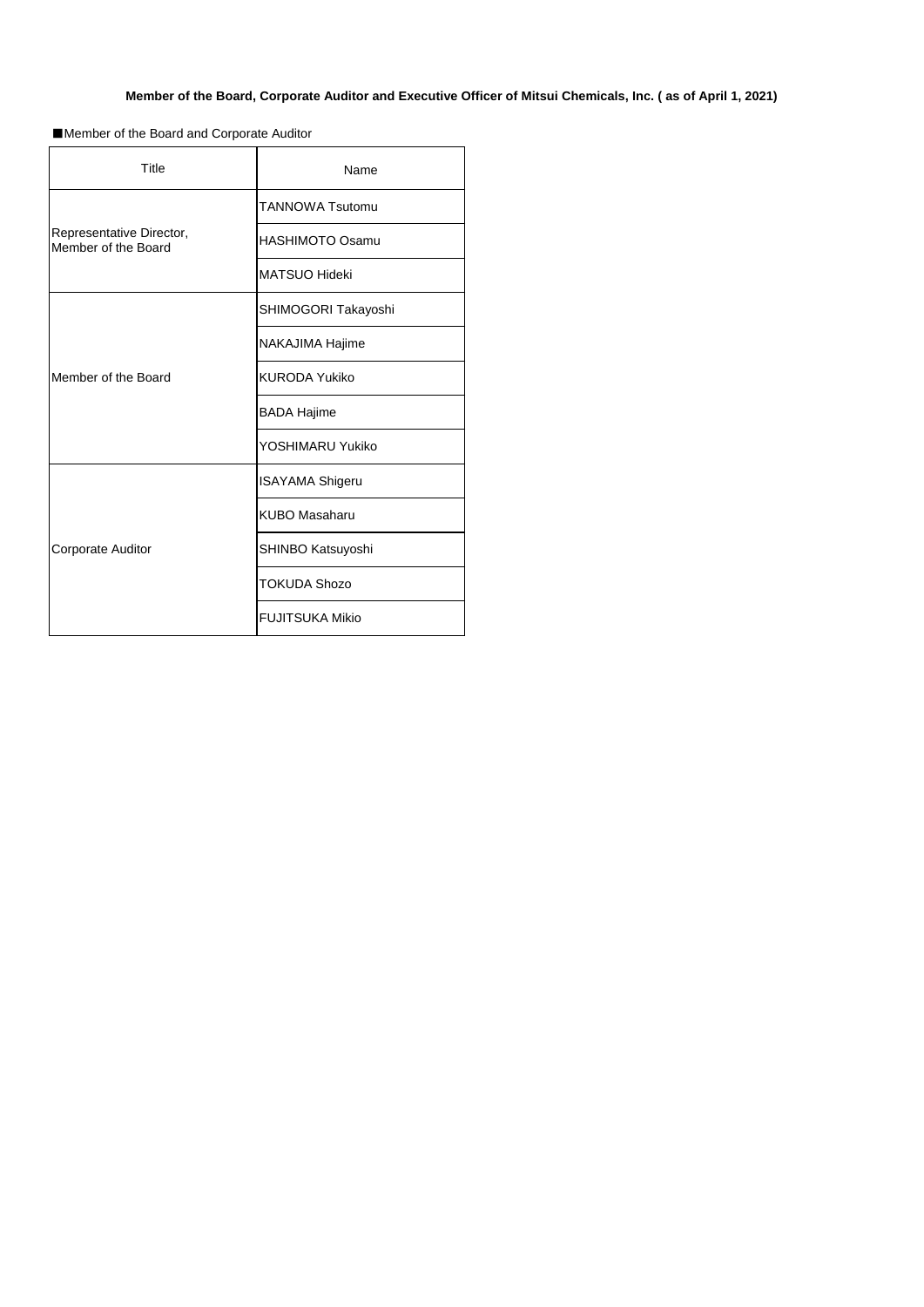■Executive Officer

| <b>Title</b>                                         | Name                    | Responsibilities and Position                                                                                                                                                                                                                                                       |
|------------------------------------------------------|-------------------------|-------------------------------------------------------------------------------------------------------------------------------------------------------------------------------------------------------------------------------------------------------------------------------------|
| President & CEO                                      | <b>HASHIMOTO Osamu</b>  |                                                                                                                                                                                                                                                                                     |
| <b>Executive Vice President</b>                      | MATSUO Hideki           | Executive Advisor (CTO)<br>Responsibilities:<br>R&D Center, RC & Quality Assurance Division, Production & Technology Center,<br>Fabricated Products Business Coordination Division, Intellectual Property Division,<br>New Business Incubation Center and Responsible Care Comittee |
| Senior Managing Executive YOSHINO Tadashi<br>Officer |                         | Business Sector President, Basic Materials Business Sector<br>Responsibilities:<br>Osaka Branch, Fukuoka Branch and Nghi Son-Project Division                                                                                                                                       |
| Senior Managing Executive ANDOU Yoshinori<br>Officer |                         | Responsibilities:<br>Human Resources Division, Global Human Resources Division,<br><b>Affiliates Coordination Division</b><br>and Mitsui Chemicals Asia Pacific, Mitsui Chemicals China, Mitsui Chemicals America,<br>Mitsui Chemicals Europe                                       |
| <b>Managing Executive</b><br>Officer                 | TSUNASHIMA Hiroshi      | Center Executive, Production & Technology Center<br>Responsibilities:<br>Ichihara Works, Nagoya Works, Osaka Works, Iwakuni-Ohtake Works<br>and Omuta Works                                                                                                                         |
| <b>Managing Executive</b><br>Officer                 | <b>SUSOWAKE Keishi</b>  | Responsibilities:<br>Purchasing Division, Logistics Division, Corporate Administration & Legal Division,<br>Corporate Communications Division and Risk Compliance Committee                                                                                                         |
| <b>Managing Executive</b><br>Officer                 | <b>HIRAHARA Akio</b>    | Responsibilities:<br>Corporate Planning Division, Corporate Sustainability Division<br>and Corporate Sustainability Committee                                                                                                                                                       |
| <b>Managing Executive</b><br>Officer                 | <b>NAKAJIMA Hajime</b>  | <b>CFO</b><br>Responsibility:<br>Finance & Accounting Division                                                                                                                                                                                                                      |
| <b>Managing Executive</b><br><b>Officer</b>          | SHIBATA Shingo          | Center Executive, R&D Center                                                                                                                                                                                                                                                        |
| <b>Managing Executive</b><br>Officer                 | <b>KOMORIYA Atsushi</b> | <b>Business Sector President, Mobility Business Sector</b><br>Responsibilities:<br>New Mobility Business Development Division and Nagoya Branch                                                                                                                                     |
| <b>Managing Executive</b><br>Officer                 | TANAKA Hisayoshi        | Business Sector President, Health Care Business Sector<br>Responsibilities:<br>New Health Care Business Development Division, Food & Packaging Business Sector<br>and H-Project Division                                                                                            |
| <b>Executive Officer</b>                             | NISHIYAMA Yasunori      | Representative in the Americas<br>President, Mitsui Chemicals America, Inc.<br>President, Whole You, Inc.                                                                                                                                                                           |
| <b>Executive Officer</b>                             | OZAWA Satoshi           | President, Mitsui Chemicals Agro, Inc.                                                                                                                                                                                                                                              |
| <b>Executive Officer</b>                             | <b>HOSOMI Yasuhiro</b>  | General Manager, Ichihara Works                                                                                                                                                                                                                                                     |
| <b>Executive Officer</b>                             | <b>NISHIO Hiroshi</b>   | General Manager, Internal Control Division                                                                                                                                                                                                                                          |
| <b>Executive Officer</b>                             | YANASE Koichi           | Business Sector President, Food & Packaging Business Sector                                                                                                                                                                                                                         |